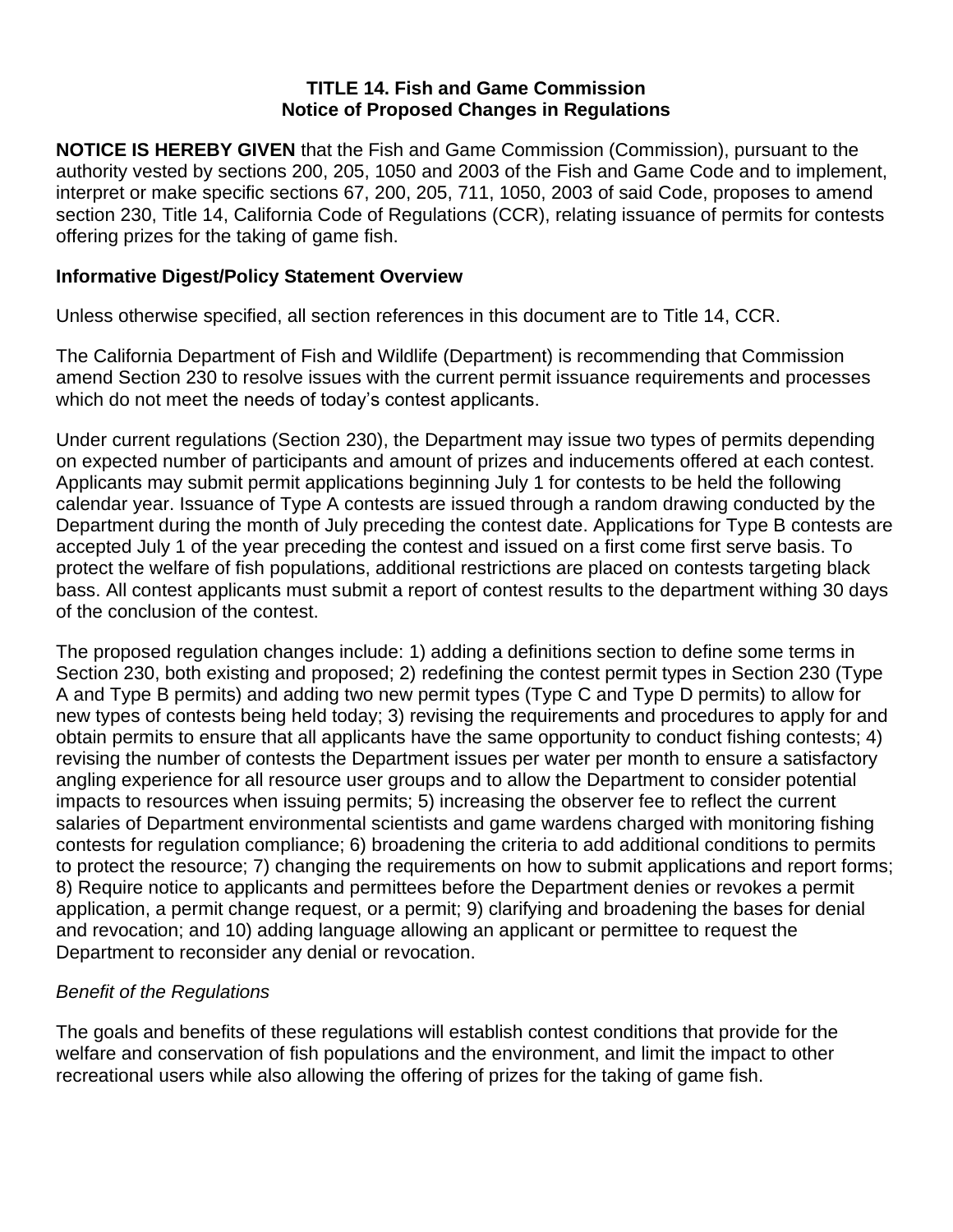The fishing contest types offered to today's anglers has changed significantly. There has also been an increased demand for fishing contest permits, especially for contests targeting black bass. To ensure the welfare of fish populations, the department limits the number and type of contests that may be held on each water each day. The regulation changes proposed herein will provide for equitable distribution of contest permits as well as ensure for the welfare of fish populations.

#### *Consistency and Compatibility with Existing Regulations*

Section 20, Article IV, of the state Constitution specifies that the Legislature may delegate to the Commission such powers relating to the protection and propagation of fish and game as the Legislature sees fit. The Commission has reviewed its own regulations and finds that the proposed regulatory action is neither inconsistent nor incompatible with existing state regulations. The Commission has searched the California Code of Regulations and finds no other state agency regulations pertaining to the permitting of game fish contests.

### **Public Participation**

**NOTICE IS GIVEN** that any person interested may present statements, orally or in writing, relevant to this action at a webinar/teleconference hearing to be held on Thursday, May 19, 2022, at 8:30 a.m. or as soon thereafter as the matter may be heard. Instructions for participation in the webinar/teleconference hearing will be posted at www.fgc.ca.gov in advance of the meeting or may be obtained by calling 916-653-4899.

**NOTICE IS ALSO GIVEN** that any person interested may present statements, orally or in writing, relevant to this action at a webinar/teleconference hearing to be held on Thursday, June 16, 2022, at 8:30 a.m. or as soon thereafter as the matter may be heard. Instructions for participation in the webinar/teleconference hearing will be posted at www.fgc.ca.gov in advance of the meeting or may be obtained by calling 916-653-4899.

It is requested, but not required, that written comments be submitted on or before 5:00 p.m. on May 6, 2022 at the address given below, or by email to **FGC@fgc.ca.gov**. Written comments mailed, or emailed to the Commission office, must be received before 12:00 noon on June 13, 2022**.** All comments must be received no later than June 16, 2022, during the webinar/teleconference hearing. If you would like copies of any modifications to this proposal, please include your name and mailing address. Mailed comments should be addressed to Fish and Game Commission, PO Box 944209, Sacramento, CA 94244-2090.

#### **Availability of Documents**

Copies of the Notice of Proposed Action, the Initial Statement of Reasons, and the text of the regulation in underline and strikeout format can be accessed through the Commission website at [www.fgc.ca.gov.](http://www.fgc.ca.gov/) The regulations as well as all related documents upon which the proposal is based (rulemaking file), are on file and available for public review from the agency representative, Melissa Miller-Henson, Executive Director, Fish and Game Commission, 715 P Street, Box 944209, Sacramento, California 94244-2090, phone (916) 653-4899. Please direct requests for the abovementioned documents and inquiries concerning the regulatory process to Melissa Miller-Henson or Jenn Greaves at [FGC@fgc.ca.gov](mailto:FGC@fgc.ca.gov) or at the preceding address or phone number. Karen Mitchell,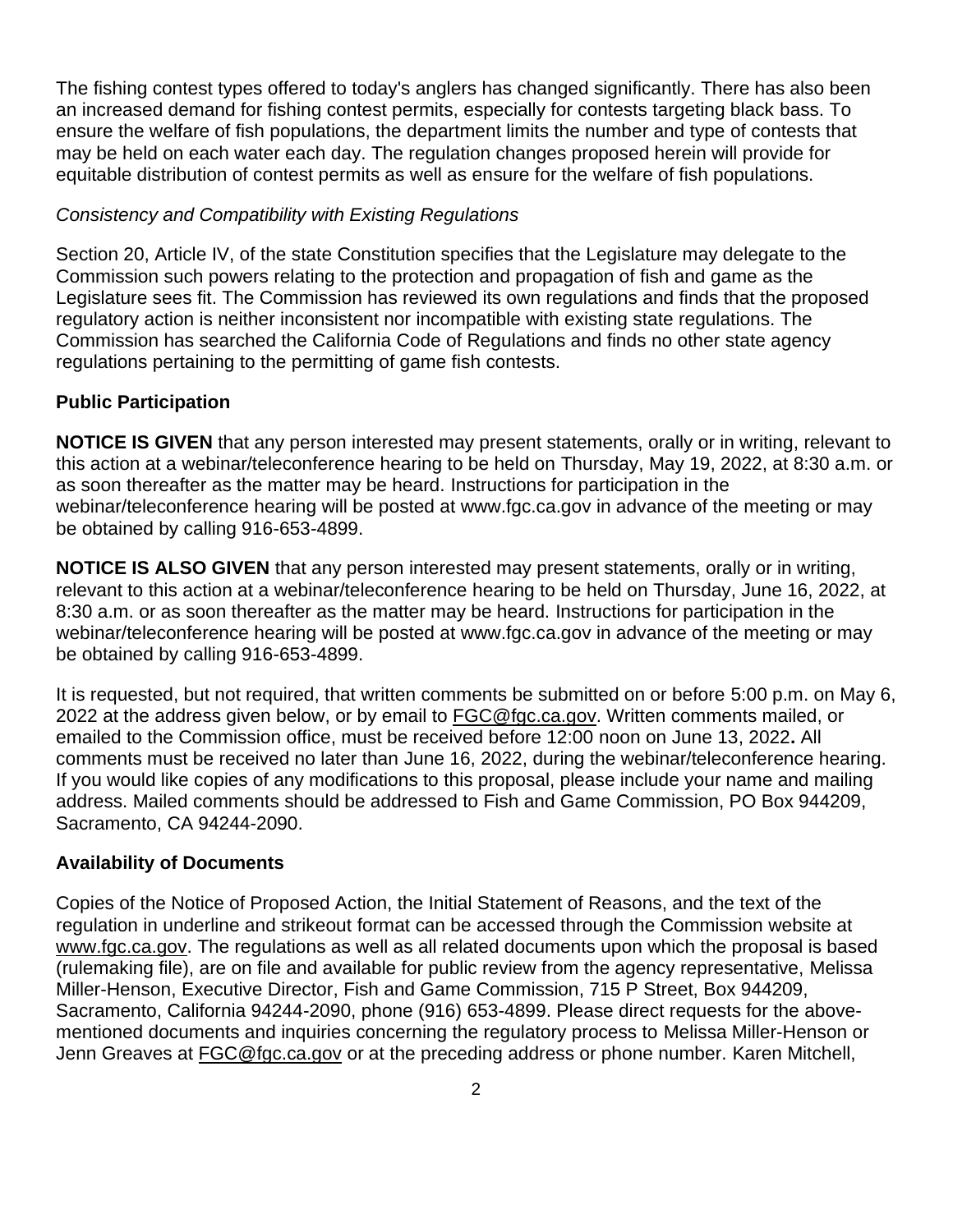Senior Environmental Scientist (Specialist), California Department of Fish and Wildlife, Fisheries Branch, designated to respond to questions on the substance of the proposed regulations. Ms. Mitchell can be reached at (916) 376-1917 or [tournaments@wildlife.ca.gov.](file://///ad.dfg.ca.gov/pangea/Fish%20and%20Game%20Commission/Reg%20Program/O%20A%20L/2022%20Rulemaking/Fishing%20Contests%20(JG)/Drafts%20and%20Word%20versions/tournaments@wildlife.ca.gov)

If the regulations adopted by the Commission differ from but are sufficiently related to the action proposed, they will be available to the public for at least 15 days prior to the date of adoption. Any person interested may obtain a copy of said regulations prior to the date of adoption by contacting the agency representative named herein.

If the regulatory proposal is adopted, the final statement of reasons may be obtained from the address above when it has been received from the agency program staff.

## **Impact of Regulatory Action/Results of the Economic Impact Assessment**

The potential for significant statewide adverse economic impacts that might result from the proposed regulatory action has been assessed, and the following initial determinations relative to the required statutory categories have been made:

(a) Significant Statewide Adverse Economic Impact Directly Affecting Business, Including the Ability of California Businesses to Compete with Businesses in Other States:

The proposed regulatory action will not have a significant statewide adverse economic impact directly affecting business, including the ability of California businesses to compete with businesses in other states because the game fish contests are specific to water bodies within the state of California.

(b) Impact on the Creation or Elimination of Jobs Within the State, the Creation of New Businesses or the Elimination of Existing Businesses, or the Expansion of Businesses in California; Benefits of the Regulation to the Health and Welfare of California Residents, Worker Safety, and the State's Environment:

The Commission does not anticipate any impacts on the creation or elimination of jobs, the creation of new business, the elimination of existing businesses or the expansion of businesses in California. The Commission does not anticipate any benefits to the health and welfare of California residents or worker safety.

The new regulations will benefit the environment by expanding the Department's authority to consider potential impacts to the resources when issuing permits. Existing Section 230 states that the Department shall issue a permit if the fishery or health of individual fish are not impacted. The new regulations allow for a holistic consideration of potential impacts to the environment and other resource users before issuing a permit.

(c) Cost Impacts on a Representative Private Person or Business:

Fish and Game Code Section 2003 provides that an "application for [a fishing contest permit] shall be accompanied by a fee in the amount determined by the department as necessary to cover the reasonable administrative costs incurred by the department in issuing the permit." Last year, the application fee was \$68.50. For 2022, the fee is being adjusted for inflation to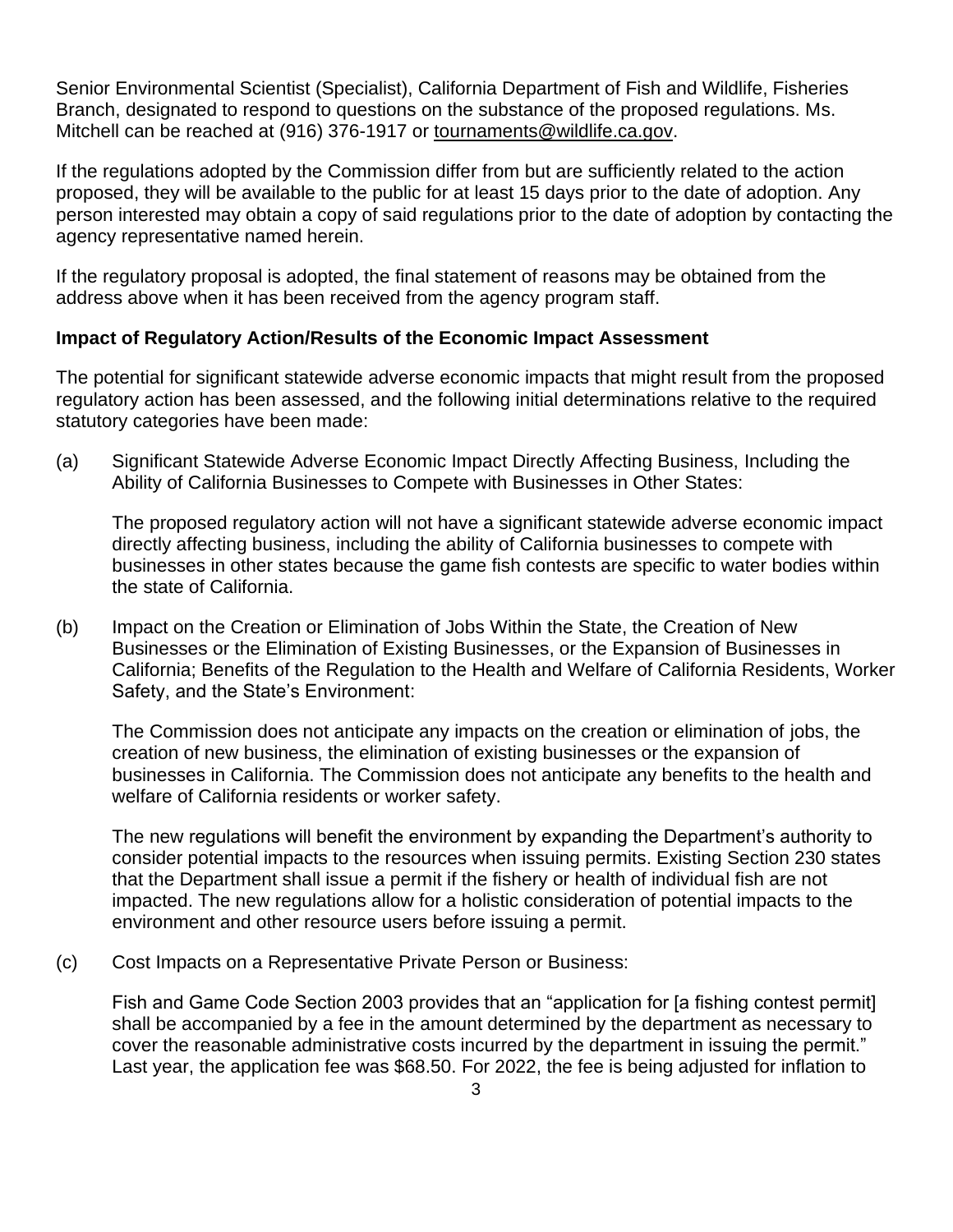\$70.30 in accordance with Fish and Game Code Section 713. The total cost for application is \$72.41, which includes a 3% non-refundable ALDS fee (Section 700.4(e)).

In addition, the contest observer fee is proposed to increase from \$100 to \$275. Although a contest observer is rarely required, this adjustment is necessary to allow the Department to more fully recover staff salary and benefit costs when an observer is required. To minimize the fee increase, travel time and vehicle expenses have not been included. Thus, the amount charged for a Department contest observer will allow for only the partial recovery of necessary expenses incurred by the Department.

(d) Costs or Savings to State Agencies or Costs/Savings in Federal Funding to the State:

None. No change in costs or savings to state agencies are expected as a direct result of the proposed amendments to Section 230. However, the Department has estimated that the initial offering process continues to engage staff time throughout the state, and particularly Fisheries Branch staff in the Department's headquarters. Currently, there is no fee to submit a form DFW 774 to participate in the initial offering. The Department cost per entry is estimated to be approximately \$230.92. The Department receives an average of 70 forms DFW 744 per year. The total annual staff time costs (with benefits and overhead) are estimated to be approximately \$16,165 in a typical year.

(e) Nondiscretionary Costs/Savings to Local Agencies:

None.

(f) Programs Mandated on Local Agencies or School Districts:

None.

(g) Costs Imposed on any Local Agency or School District that is Required to be Reimbursed Under Part 7 (commencing with Section 17500) of Division 4, Government Code:

None.

(h) Effect on Housing Costs:

None.

#### **Other Benefits of the Regulatory Action**

The proposed changes to Section 230 and form DFW 775 and new forms DFW 774, 776, and 777 will enable the Department to align the fishing contest permit application process to better meet the needs of today's applicants. The Department has seen a tremendous demand for the limited number of permits that are issued to popular waters. Revising the application procedure will help minimize financial impacts to permit applicants.

Fishing contests are popular with sport fish anglers. Revising the permit application process will facilitate the continuation of the many annual fishing contests and may encourage new contests.